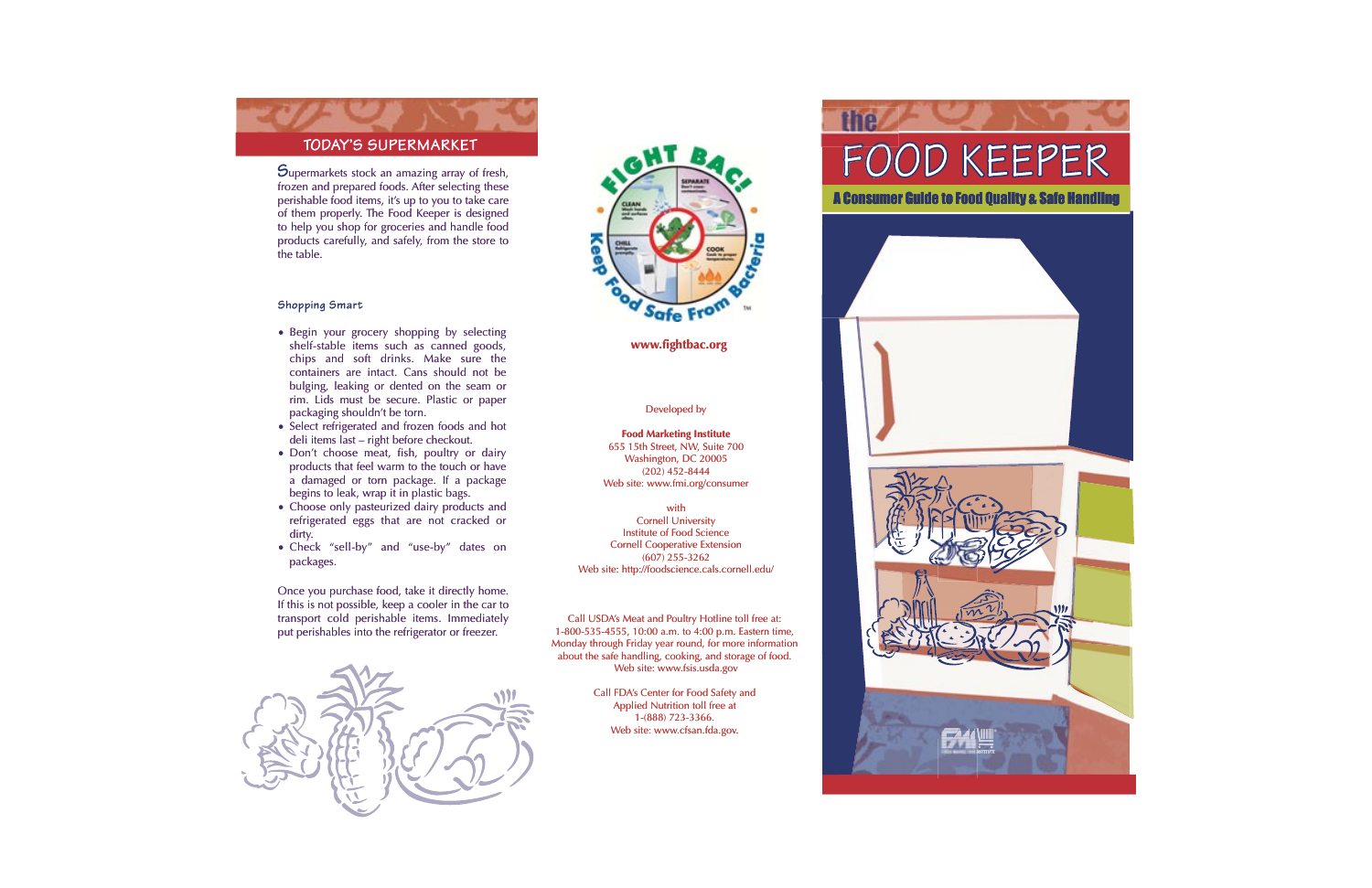#### **THE FOOD KEEPER**

The Food Keeper contains valuable storage advice to help you maintain the freshness and quality of foods. Some foods deteriorate quickly, while the quality of other items may last longer than expected. This is why the storage times listed in the accompanying charts are intended as useful guidelines, not hard and fast rules.

Remember to buy foods in reasonable quantities and rotate them in your pantry, refrigerator and freezer.

### **REFRIGERATED FOOD**

Refrigerate food to preserve freshness. However, over time, even chilled food begins to go bad. The Food Keeper charts indicate refrigerator storage times for a wide variety of food items, calculated from the date of purchase.

#### **Temperature**

- Set the refrigerator to maintain a temperature of 40°F or below.
- Keep a refrigerator thermometer in the unit or check the temperature seasonally.
- Don't overload the refrigerator. Air must circulate freely to cool all foods evenly.



Does not apply

# **foods purchased refrigerated**

| <b>PRODUCT</b>                         | <b>REFRIGERATED</b>                  | <b>FROZEN</b>       |
|----------------------------------------|--------------------------------------|---------------------|
| <b>BEVERAGES, FRUIT</b>                |                                      |                     |
| Juice in cartons, fruit drinks, punch  | 3 weeks, unopened;<br>7-10 days open | 8-12 months         |
| <b>DAIRY PRODUCTS</b>                  |                                      |                     |
| <b>Butter</b>                          | 1-3 months                           | 6-9 months          |
| <b>Buttermilk</b>                      | 1-2 weeks                            | 3 months            |
| Cheese, hard (such as cheddar,         | 6 months unopened;                   | 6 months            |
| swiss, block parmesan)                 | 3-4 weeks opened                     |                     |
| Parmesan, shredded                     | 1 month opened                       | 3-4 months          |
| Shredded cheddar, mozzarella, etc.     | 1 month                              | 3-4 months          |
| Cheese, processed slices               | 1-2 months                           | Doesn't freeze well |
| Cheese, soft (such as Brie, Bel Paese) | 1 week                               | 6 months            |
| Cottage cheese, ricotta                | 1 week                               | Doesn't freeze well |
| Cream cheese                           | 2 weeks                              | Doesn't freeze well |
| Cream, whipping, ultrapasteurized      | 1 month                              | Do not freeze       |
| Whipped, sweetened                     | $\overline{1}$ day                   | 1-2 months          |
| Aerosol can, real whipped cream        | 3-4 weeks                            | Do not freeze       |
| Aerosol can, nondairy topping          | 3 months                             | Do not freeze       |
| Cream, half-and-half                   | $3-4$ days                           | 4 months            |
| Dips, sour cream based                 | 2 weeks                              | Do not freeze       |
| Egg substitutes, liquid                |                                      |                     |
| unopened                               | 10 days                              | Do not freeze       |
| opened                                 | $\overline{3}$ days                  | 6 months            |
| Eggnog, commercial<br>Eggs, in shell   | 3-5 days<br>3-5 weeks                | Do not freeze       |
| raw whites, yolks*                     | 2-4 days                             | 12 months           |
| hard cooked                            | 1 week                               | Doesn't freeze well |
| Kefir (fermented milk)                 | 1 week after date;                   |                     |
|                                        | opened 1-2 days                      | Do not freeze       |
| Margarine                              | 6 months                             | 12 months           |
| Milk, plain or flavored                | 1 week                               | 3 months            |
| Pudding                                | Package date;                        |                     |
|                                        | 2 days after opening                 | Do not freeze       |
| Sour cream                             | 7-21 days                            | Doesn't freeze well |
| Yogurt                                 | $7-14$ days                          | 1-2 months          |
| <b>DOUGH</b>                           |                                      |                     |
| Tube cans of biscuits, rolls,          |                                      |                     |
| pizza dough, etc.                      | Use-by date                          | Do not freeze       |
| Ready-to-bake pie crust                | Use-by date                          | 2 months            |
| Cookie dough                           | Use by date,                         |                     |
|                                        | unopened or opened                   | 2 months            |
| PASTA, fresh                           | 1-2 days or use-by                   |                     |
|                                        | date on package                      | 2 months            |
| PESTO or SALSA                         | Date on carton;                      |                     |
|                                        | 3 days after opening                 | 1-2 months          |
| <b>SOY PRODUCTS</b>                    |                                      |                     |
| Soy or rice beverage, refrigerated     | 7-10 days                            | Do not freeze       |
| Tofu                                   | 1 week or                            |                     |
|                                        | package date                         | 5 months            |
| <b>Miso</b>                            | 3 months                             | Do not freeze       |

\*When freezing egg yolks, beat in either 1/8 teaspoon salt or 1 1/2 teaspoons sugar or corn syrup per 1/4 cup egg yolks (4 yolks).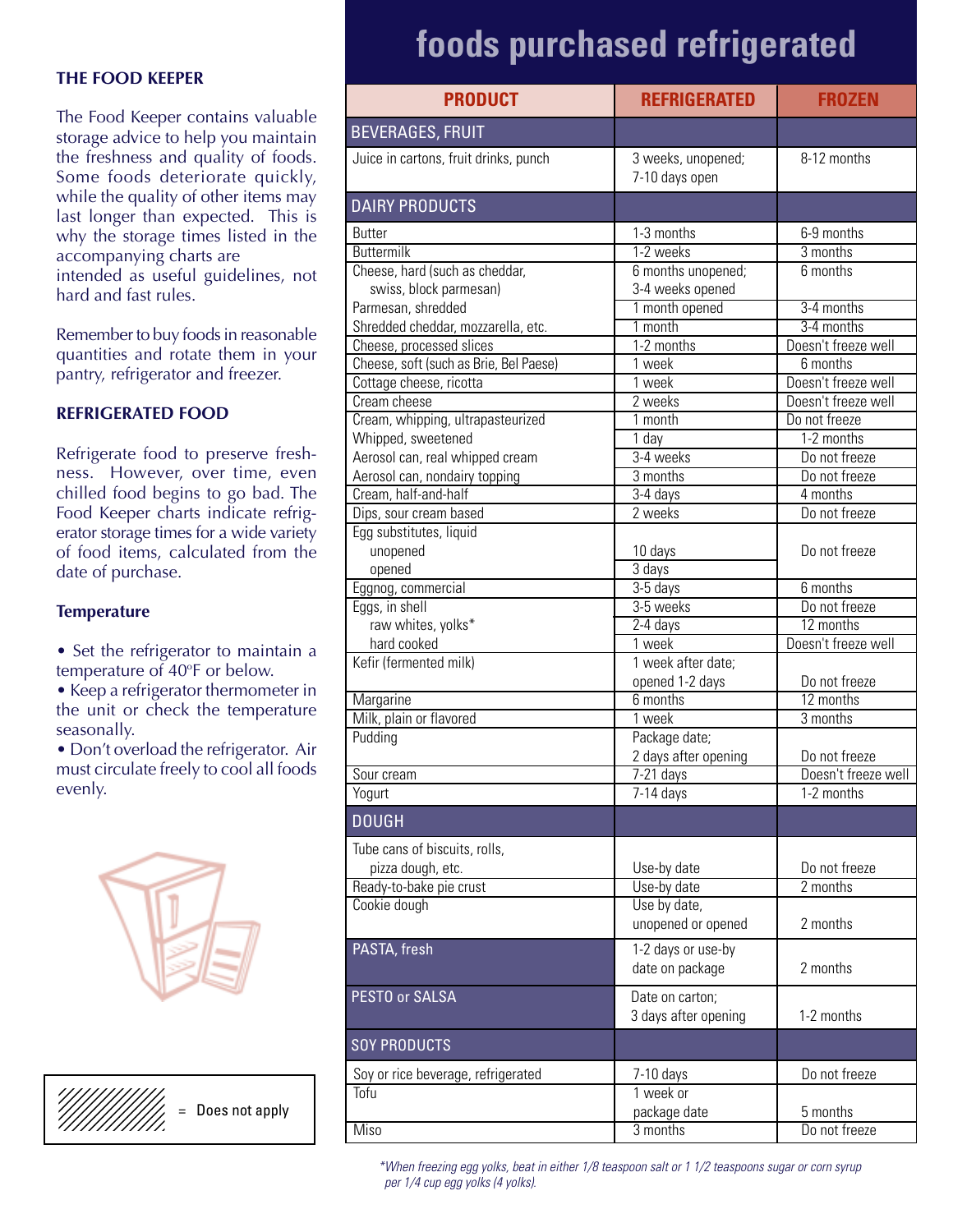### **STORING REFRIGERATED FOOD**

• Leave meat, poultry and seafood in the store packaging before using. Repeated handling can introduce bacteria into products.

• Store opened food in foil, plastic wrap, leak-proof plastic bags or airtight, food storage containers to keep food from drying out.

• Place meat, poultry and seafood in the coldest part of the refrigerator. Store eggs in their original carton on a shelf, not in the door.

• Defrost or marinate meat in the refrigerator – never on the kitchen counter.

• Place meat, poultry and seafood items on the lowest shelf to minimize leakage onto other stored foods.

• Clean the refrigerator regularly to remove spoiled food, odors and bacteria. Don't overload the refrigerator. Air must circulate freely to cool all foods evenly.

#### **HANDLING FOOD SAFELY AT HOME**

Many cases of foodborne illness occur each year due to improper handling of food in the home. Microorganisms multiply rapidly at temperatures between 40ºF and 140ºF. Unfortunately, the harmful bacteria that cause most cases of foodborne illness cannot be seen, smelled or tasted. Therefore, it's important to:

### **Keep** *Cold* **foods** *Cold* **(40o F or below) and** *Hot* **foods** *Hot* **(140°F** or above).

and follow these additional rules from the FightBAC!® Partnership for Food Safety:

- 1. **CLEAN:** Wash hands and surfaces often and thoroughly.
- 2. **SEPARATE:**Don't cross-contaminate.
- 3. **COOK:**Cook to proper temperatures.
- 4. **CHILL:** Refrigerate promptly. (after home cooking) 3-4 days refrigerated or 2-3 months frozen.

# **foods purchased refrigerated**

| <b>MEAT, POULTRY &amp; FISH</b>                                           | <b>REFRIGERATED</b>             | <b>FROZEN</b>               |
|---------------------------------------------------------------------------|---------------------------------|-----------------------------|
| <b>FISH</b>                                                               |                                 |                             |
| Lean fish (cod, flounder, haddock,                                        |                                 |                             |
| halibut, sole, etc.)<br>Lean fish (pollock, ocean perch,                  | 1-2 days                        | 6-8 months                  |
| rockfish, sea trout)                                                      | $1 - 2$ days                    | 4 months                    |
| Fatty fish (bluefish, mackerel, mullet,<br>salmon, tuna, etc.)            | 1-2 days                        | 2-3 months                  |
| Caviar, fresh, in jar                                                     | 1-4 weeks; 2 days open          | Doesn't freeze well         |
| Cooked fish, all                                                          | $3-4$ days                      | 1-2 months                  |
| Surimi seafood                                                            | 3-4 days or package date        | 9 months                    |
| <b>SHELLFISH</b>                                                          |                                 |                             |
| Shrimp, scallops, crayfish, squid                                         | 1-2 days                        | 3-6 months                  |
| Shucked clams, mussels and oysters<br>Crab meat, fresh                    | $1-2$ days<br>1-2 days          | 3-4 months<br>4 months      |
| Crab meat, pasteurized                                                    | 6 months unopened;              |                             |
|                                                                           | 3-5 days, opened                | 4 months                    |
| Crab legs, king, dungeness, snow<br>Live clams, mussels, crab and oysters | $\overline{5}$ days<br>1-2 days | 9-12 months<br>2-3 months   |
| Live lobsters                                                             | $1-2$ days                      | 2-3 months                  |
| Lobster tails                                                             | 1-2 days                        | 6 months                    |
| Cooked shellfish, all                                                     | $3-4$ days                      | 3 months                    |
| <b>SMOKED FISH</b>                                                        |                                 |                             |
| Herring                                                                   | 3-4 days                        | 2 months                    |
| Salmon, whitefish, cold-smoked                                            | 5-8 days                        | 2 months                    |
| Salmon, whitefish, hot smoked                                             | 14 days or date on vacuum pkg   | 6 months in vacuum pkg      |
| <b>MEAT, FRESH</b>                                                        |                                 |                             |
| Beef, lamb, pork or veal chops, steaks, roasts<br>Ground meat             | $3-5$ days<br>1-2 days          | 4-12 months<br>$3-4$ months |
| Variety meats (liver, tongue, chitterlings, etc.)                         | 1-2 days                        | $3-4$ months                |
| Cooked meats (after home cooking)                                         | $3-4$ days                      | 2-3 months                  |
| MEAT, SMOKED OR PROCESSED                                                 |                                 |                             |
| Bacon                                                                     | 1 week                          | 1 month                     |
| Corned beef, in pouch with pickling juices                                | 5-7 days                        | 1 month                     |
| Ham, canned ("keep refrigerated" label)<br>Ham, fully cooked, whole       | 6-9 months<br>1 week            | Do not freeze<br>1-2 months |
| Ham, fully cooked, slices or half                                         | 3-4 davs                        | 1-2 months                  |
| Ham, cook before eating                                                   | 1 week                          | 1-2 months                  |
| Hot dogs, sealed in package<br>Hot dogs, after opening                    | 2 weeks<br>1 week               | 1-2 months<br>1-2 months    |
| Lunch meats, sealed in package                                            | 2 weeks                         | 1-2 months                  |
| Lunch meats, after opening                                                | 3-5 days                        | 1-2 months                  |
| Sausage, raw, bulk type<br>Sausage, smoked links, patties                 | 1-2 days<br>1 week              | 1-2 months<br>1-2 months    |
| Sausage, hard, dry (pepperoni), sliced                                    | 2-3 weeks                       | 1-2 months                  |
| <b>POULTRY, FRESH</b>                                                     |                                 |                             |
| Chicken or turkey, whole                                                  | 1-2 days                        | 12 months                   |
| Chicken or turkey, parts                                                  | 1-2 days                        | $\overline{9}$ months       |
| Duckling or goose, whole<br>Giblets                                       | 1-2 days<br>1-2 days            | 6 months<br>3-4 months      |
| POULTRY, COOKED or PROCESSED                                              |                                 |                             |
|                                                                           |                                 |                             |
| Chicken nuggets, patties<br>Cooked poultry dishes                         | 1-2 days<br>3-4 days            | 1-3 months<br>4-6 months    |
| Fried chicken                                                             | 3-4 days                        | 4 months                    |
| Ground turkey or chicken                                                  | $\overline{1}$ -2 days          | $3-4$ months                |
| Lunch meats, sealed in package<br>Lunch meats, after opening              | 2 weeks<br>3-5 days             | 1-2 months<br>1-2 months    |
| Pieces covered with broth or gravy                                        | 1-2 days                        | 6 months                    |
| Rotisserie chicken                                                        | 3-4 days                        | 4 months                    |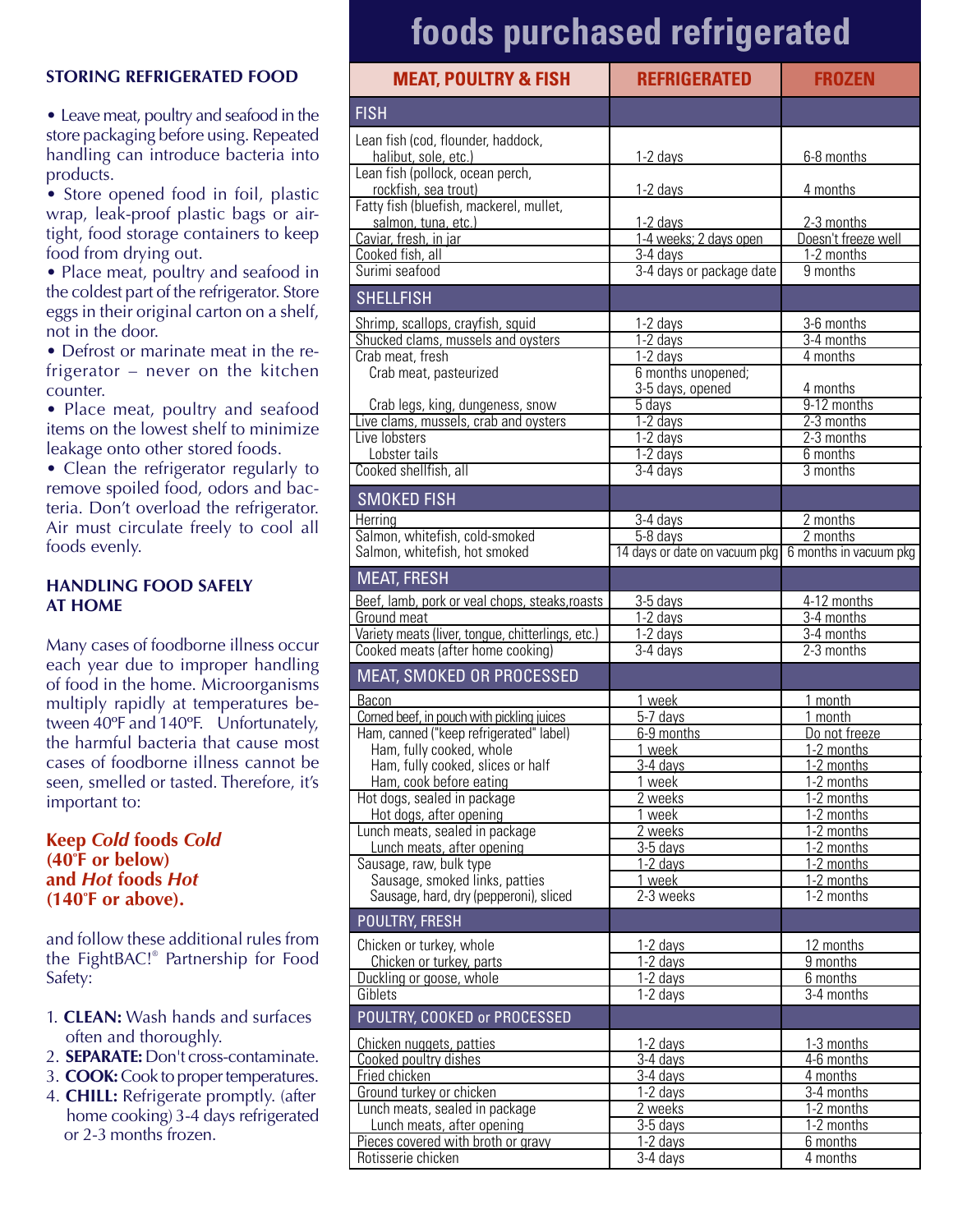# **fresh fruits and vegetables**

| <b>FRUITS</b>           | <b>SHELF</b>       | <b>REFRIGERATOR</b>       | <b>FREEZER</b>       |
|-------------------------|--------------------|---------------------------|----------------------|
| Apples                  | 1-2 days           | 3 weeks                   | Cooked, 8 months     |
| Apricots                | Until ripe         | $2-3$ days                | Do not freeze        |
| Avocados                | Until ripe         | 3-4 days                  | Do not freeze        |
| <b>Bananas</b>          | Until ripe         | 2 days, skin will blacken | Whole peeled,1 month |
| Berries, cherries       | ///////            | 1-2 days                  | 4 months             |
| Citrus Fruit            | 10 days            | 1-2 weeks                 | Do not freeze        |
| Coconuts, fresh         | 1 week             | 2-3 weeks                 | Shredded, 6 months   |
| Grapes                  | $\overline{1}$ day | 1 week                    | Whole, 1 month       |
| Kiwi Fruit              | Until ripe         | $3-4$ days                | Do not freeze        |
| Melons                  | $1-2$ days         | $3-4$ days                | Balls, 1 month       |
| Papaya, mango           | 3-5 days           | 1 week                    | Do not freeze        |
| Peaches, nectarines     | Until ripe         | $3-4$ days                | Sliced, lemon juice  |
|                         |                    |                           | & sugar, 2 months    |
| Pears, Plums            | $3-5$ days         | $3-4$ days                | Do not freeze        |
| <b>VEGETABLES</b>       | <b>SHELF</b>       | <b>RAW, REFRIG.</b>       | <b>FROZEN*</b>       |
| Artichokes, whole       | 1-2 days           | 1-2 weeks                 | Do not freeze        |
| Asparagus               |                    | $3-4$ days                | 8 months             |
| Beans, green or wax     |                    | $3-4$ days                | 8 months             |
| <b>Beets</b>            | 1 <sub>day</sub>   | $\overline{7-10}$ days    | 6-8 months           |
| Bok choy                |                    | 2-3days                   | 10-12 months         |
| Broccoli, raab, rapini  |                    | 3-5 days                  | 10-12 months         |
| <b>Brussels sprouts</b> |                    | 3-5 days                  | 10-12 months         |
| Cauliflower             |                    | $3-5$ days                | $10-12$ months       |
| Cabbage                 |                    | 1-2 weeks                 | 10-12 months         |
| Carrots, parsnips       |                    | 3 weeks                   | 10-12 months         |
| Celery                  |                    | 1-2 weeks                 | 10-12 months         |
| Corn on the cob         |                    | 1-2 days                  | 8 months             |
| Cucumbers               |                    | 4-5 days                  | Do not freeze        |
| Eggplant                | 1 day              | 3-4 days                  | 6-8 months           |
| Garlic                  | 1 month            | 1-2 weeks                 | 1 month              |
| <b>Ginger Root</b>      | $1-2$ days         | 1-2 weeks                 | 1 month              |
| Greens                  |                    | 1-2 days                  | 10-12 months         |
| Herbs, fresh            |                    | $7-10$ days               | 1-2 months           |
| Leeks                   |                    | 1-2 weeks                 | 10-12 months         |
| Lettuce, iceberg        |                    | 1-2 weeks                 | Do not freeze        |
| Lettuce, leaf           |                    | $3-7$ days                | Do not freeze        |
| Mushrooms               |                    | 2-3 days                  | 10-12 months         |
| <b>Okra</b>             |                    | $2-3$ days                | 10-12 months         |
| Onions, dry             | 2-3 weeks          | 2 months                  | 10-12 months         |
| Spring or green         |                    | 1-2 weeks                 | 10-12 months         |
| Parsley, cilantro       |                    | 1 week                    | 1-2 months           |
| Peppers, bell or chile  |                    |                           | 6-8 months           |
| Potatoes                | 1-2 months         | 4-5 days<br>1-2 weeks     | Cooked and mashed,   |
|                         |                    |                           | 10-12 months         |
| Radishes                |                    | 10-14 days                | Do not freeze        |
| <b>Rutabagas</b>        | 1 week             | 2 weeks                   | 8-10 months          |
| Spinach                 |                    | 1-2 days                  | 10-12 months         |
| Squash, summer          |                    | 4-5 days                  | 10-12 months         |
| winter                  | 1 week             | 2 weeks                   | 10-12 months         |
| Turnips                 |                    | 2 weeks                   | 8-10 months          |
|                         |                    |                           |                      |
| Tomatoes                | Until ripe         | 2-3 days                  | 2 months             |

### **FRESH PRODUCE**

• Raw fruit and vegetables can be held at room temperature, stored in the refrigerator or frozen. For most produce, refrigeration is the best way to maintain quality and delay ripening.

• Wash produce under running water before preparation.

• Once fruits and vegetables are cut, chopped or cooked, they should be placed in the refrigerator within two hours, or frozen in plastic freezer containers.

#### **Here are more rules for handling food safely in the home:**

• Keep EVERYTHING clean – hands, utensils, counters, cutting boards and sinks.

• Always WASH HANDS and EQUIPMENT thoroughly with soap and hot water before preparing foods and after handling raw meat, poultry or seafood.

• Don't let juices from raw meat, poultry or seafood touch ready-to-eat foods during shopping, in the refrigerator or during preparation.

• Always put cooked food on a clean plate that did not previously hold raw meat, poultry or seafood.

• Cutting boards can be a source of bacterial contamination, so it's a good idea to use different cutting boards for raw meat and poultry, produce and ready-to-eat foods. When using cutting boards, make sure that they are thoroughly cleaned.

• Cook foods to proper temperatures to kill bacteria.

• Use a clean food thermometer to make sure foods reach proper temperatures.



\*It is recommended to blanch (partially cook) or cook vegetables before freezing.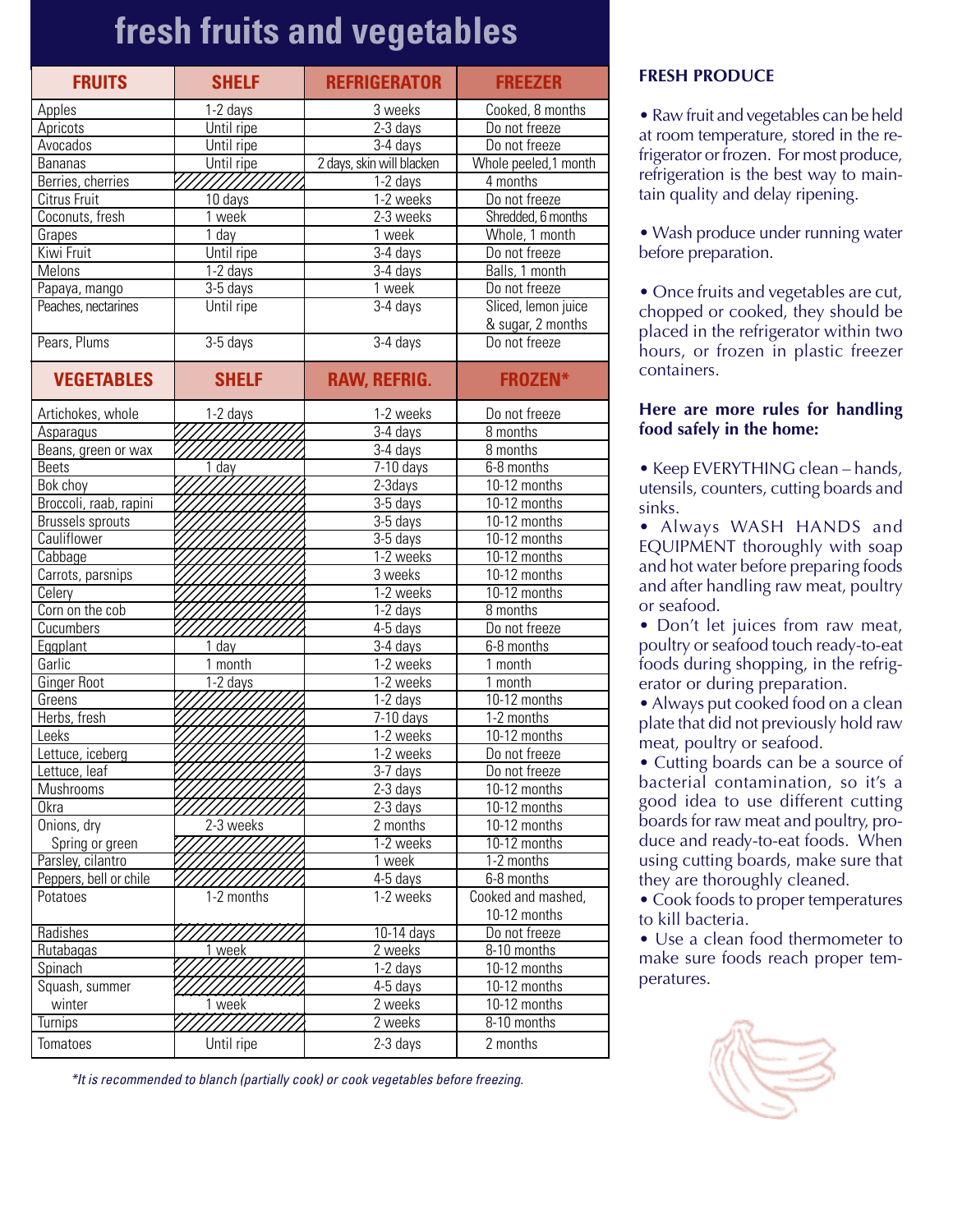#### **FROZEN FOODS**

Because foods frozen at peak quality will taste better than foods frozen near the end of their useful life, quickly freeze items you don't plan to use in the next day or two. Keep the freezer temperature at 0ºF or below; frozen food quality deteriorates more rapidly above 0ºF.

Remember, freezing to 0ºF inactivates but does not destroy microbes such as bacteria, yeasts and molds that can be present in food. Once a frozen food item is thawed, these microbes can become active, multiplying under the right conditions to levels that can lead to foodborne illness.

#### **Defrosting**

Never defrost foods outdoors, in a cold room in the house, such as the basement, or on the kitchen counter. These methods encourage growth of harmful bacteria.

• There are three ways to defrost food: in the refrigerator, in a sealed package in cold water, and in the microwave oven. Never defrost or thaw a food product by leaving it out on the kitchen counter.

• Food thawed in the refrigerator can be refrozen without cooking. Plan ahead because food may take several hours to thaw in the refrigerator (or even days for turkeys).

• Foods defrosted in cold water or in the microwave should be cooked immediately.

#### **DELI FOODS**

Your supermarket deli maintains rigid quality assurance and sanitation standards to ensure you will always receive fresh, wholesome products.

• As soon as you get home, immediately put cold perishables into the refrigerator or freezer.

• Hot perishable foods from the deli department need to be kept at 140<sup>o</sup>F or above, or consumed within two hours.

• For hot deli foods to be eaten at a later time, place them in shallow, covered containers and refrigerate or freeze within two hours.

• Reheat foods to 165°F.

# **foods purchased frozen**

| <b>FROZEN ITEMS</b>               | <b>FREEZER</b>                 | <b>REFRIGERATOR AFTER THAWING</b> |  |
|-----------------------------------|--------------------------------|-----------------------------------|--|
| <b>Bagels</b>                     | 2 months                       | 1-2 weeks                         |  |
| Bread Dough, commercial           | Use-by date                    | After baking, 4-7 days            |  |
| Burritos, sandwiches              | $\overline{2}$ months          | 3-4 days                          |  |
| Egg substitutes                   | 12 months                      | Date on Carton                    |  |
| Fish, breaded                     | 3-6 months                     | Do not defrost. Cook frozen.      |  |
| Fish, raw                         | 6 months                       | 1-2 days                          |  |
| Fruit such as berries, melons     | 4-6 months                     | 4-5 days                          |  |
| Guacamole                         | 3-4 months                     | $3-4$ days                        |  |
| Ice cream                         | 2-4 months                     |                                   |  |
| Juice concentrates                | 6-12 months                    | $7-10$ days                       |  |
| Lobster tails                     | $\overline{3}$ months          | 2 days                            |  |
| Pancakes, Waffles                 | $\overline{2}$ months          | 3-4 days                          |  |
| Sausages, uncooked                | 1-2 months                     | 1-2 days                          |  |
| precooked                         | 1-2 months                     | 1 week                            |  |
| Sherbet, sorbet                   | 2-4 months                     |                                   |  |
| Shrimp, shellfish                 | 12 months                      | $1-2$ days                        |  |
| Soy crumbles and hotdogs          | 9 months                       | $3-4$ days                        |  |
| Soy meat substitutes              | 12-18 months                   | $3-4$ days                        |  |
| Tempeh                            | 12 months                      | 1-2 weeks                         |  |
| Topping, whipped                  | 6 months                       | 2 weeks                           |  |
| TV Dinners, entrees,              |                                |                                   |  |
| breakfast<br>Vegetables           | 3 months<br>8 months           | Do not defrost. Cook frozen.      |  |
|                                   |                                | 3-4 days                          |  |
| deli foods                        |                                |                                   |  |
|                                   |                                |                                   |  |
| <b>DELIFOODS</b>                  | <b>REFRIGERATOR</b>            | <b>FREEZER</b>                    |  |
| Main dishes or meals,             |                                |                                   |  |
| hot or refrigerated               | 3-4 days                       | 2-3 months                        |  |
| Meats covered with gravy          |                                |                                   |  |
| or broth                          | 1-2 days                       | 6 months                          |  |
| Commercial brand vacuum packed    |                                |                                   |  |
| dinners with USDA seal            | 2 weeks                        | Does not freeze well              |  |
| Chicken, rotisserie or fried      | $3-4$ days                     | 4 months                          |  |
| Luncheon meats, store-sliced      | 3-5 days                       | 1-2 months                        |  |
| Paté                              | 1-2 days                       | 1-2 months                        |  |
| Cheese, store-sliced, hard cheese |                                |                                   |  |
| such as cheddar or swiss          | 3-4 weeks                      | 6 months                          |  |
| Cheese, soft (such as brie,       |                                |                                   |  |
| bel paese, goat cheese,           |                                |                                   |  |
| fresh mozzarella)                 | 1 week                         | 6 months                          |  |
| Salads containing meat, fish,     |                                |                                   |  |
| poultry or eggs                   | 3-4 days                       | Don't freeze.                     |  |
| Salads, vegetable                 | 3-5 days                       | Don't freeze.                     |  |
| Side dishes such as cooked        |                                |                                   |  |
| vegetables, rice or potatoes      | 3-4 days                       | 1-2 months                        |  |
| Olives                            | 2 weeks                        | Don't freeze.                     |  |
| Pudding                           | Package date;                  | Don't freeze.                     |  |
|                                   | 2 days after opening           |                                   |  |
| Fruit, cut                        | Package date;                  | Don't freeze.                     |  |
| Cheesecake                        | 4 days after opening<br>1 week | 2-3 months                        |  |

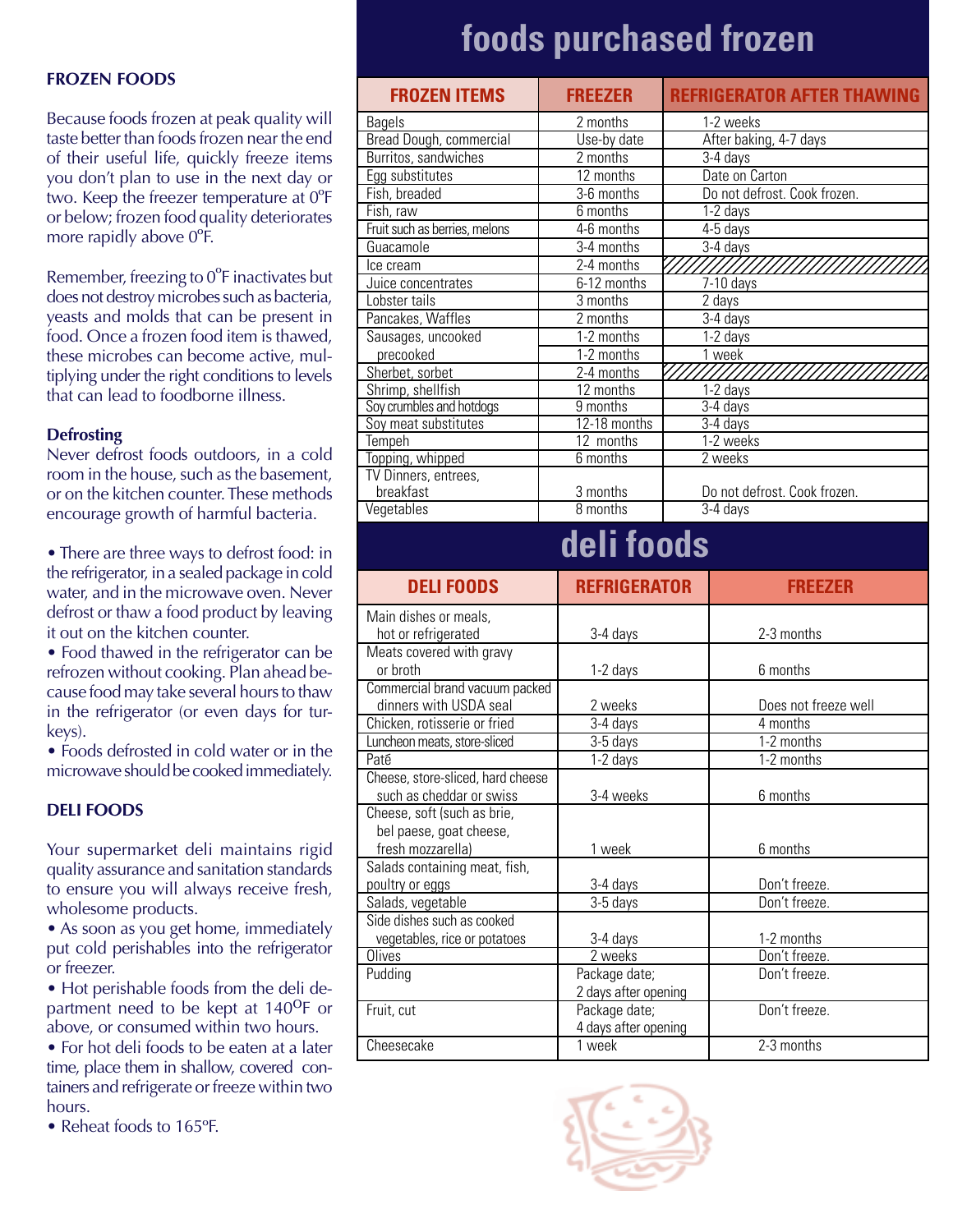# **shelf-stable foods**

| <b>SHELF STABLE FOODS</b>                         | <b>UNOPENED</b>           | <b>REFRIGERATOR</b>                 | IN PANTRY           |
|---------------------------------------------------|---------------------------|-------------------------------------|---------------------|
|                                                   | <b>IN PANTRY</b>          | AFTER OPENING                       |                     |
| Baby food, jars or cans,                          |                           |                                     |                     |
| fruits & vegetables                               | Use-by date               | $2 - 3$ days                        |                     |
| meats & eggs                                      |                           | 1 day                               |                     |
| cereal, dry mixes                                 |                           |                                     | 2 months            |
| Formula                                           |                           | $\overline{1-2}$ days               |                     |
| Bacon Bits, Imitation                             | 4 months                  | refer to jar                        | 4 months            |
| Beans, Dried                                      | 12 months                 |                                     | 12 months           |
| Canned goods, low acid<br>(such as meat, poultry, | 2-5 years                 | $3-4$ days                          |                     |
| fish, gravy, stew, soups,                         |                           |                                     |                     |
| beans, carrots, corn,                             |                           |                                     |                     |
| pasta, peas, potatoes,                            |                           |                                     |                     |
| spinach)                                          |                           |                                     |                     |
| Canned goods, high acid                           | 12-18 months              | $5-7$ days                          |                     |
| (such as juices, fruit,                           |                           |                                     |                     |
| pickles, sauerkraut,                              |                           |                                     |                     |
| tomato soup, and foods                            |                           |                                     |                     |
| in vinegar-based sauce)                           |                           |                                     |                     |
| Cereal, ready-to-eat                              | 6-12 months               |                                     | 3 months            |
| Cook before eating                                |                           |                                     |                     |
| (oatmeal, etc.)                                   | 12 months                 |                                     | 6-12 months         |
| Coffee, whole beans,                              | 1-3 weeks                 |                                     | 1 week              |
| non-vacuum bag                                    |                           | (For all types; 3-4 months          |                     |
| ground, in cans                                   | 2 years                   | frozen; 2 weeks refrigerated)       | 1 week              |
| instant, jars and tins                            | 12 months                 |                                     | 2-3 months          |
| <b>BAKING INGREDIENTS</b>                         |                           |                                     |                     |
| Baking powder                                     | 6 months                  |                                     | 3 months            |
| Baking soda                                       | 18 months                 |                                     | 6 months            |
| Biscuit or pancake mix                            | 15 months                 |                                     | Pkg use-by date     |
| Cake, Brownie, Bread Mixes                        | 12-18 months              |                                     | Pkg use-by date     |
| Cornmeal, regular, degerminated                   | 6-12 months               | 12 months                           |                     |
| stone ground or blue                              | 1 month                   | $2-3$ months                        |                     |
| Cornstarch                                        | 18 months                 |                                     | 18 months           |
| Flour, white                                      | 6-12 months               |                                     | 6-8 months          |
| Flour, whole wheat                                | 1 month                   | 6-8 months                          |                     |
| Frosting, canned                                  | 10 months                 | week                                | 3 months            |
| Frosting mixes                                    | 12 months<br>18-24 months |                                     | 3 months            |
| Chocolate, unsweetened<br>and semi-sweet, solid   |                           |                                     | $\overline{1}$ year |
| Chocolate syrup                                   | 2 years                   | 6 months                            |                     |
| Cocoa and Cocoa Mixes                             | Indefinitely              | ////                                | $\overline{1}$ year |
| <b>CONDIMENTS</b>                                 |                           |                                     |                     |
|                                                   |                           |                                     |                     |
| Barbecue sauce, bottled                           | 12 months                 | 4 months                            | 1 month             |
| Ketchup, Cocktail or                              |                           |                                     |                     |
| Chili sauce                                       | 12 months<br>12 months    | 6 months<br>1-2 months              | 1 month             |
| Chutney<br>Horseradish, in jar                    | 12 months                 | 3-4 months                          |                     |
| Mayonnaise, commercial                            | $2-3$ months              | 2 months                            |                     |
| Mustard                                           | 12 months                 | 12 months                           | $1$ month           |
| Olives, black and green                           | 12-18 months              | 2 weeks                             |                     |
| Pickles                                           | 12 months                 | 1-2 weeks                           |                     |
| Salad Dressings,                                  |                           |                                     |                     |
| commercial, bottled                               | 10-12 months              | 3 months                            |                     |
| Salsa, picante & taco                             | 12 months                 | 1 month                             |                     |
| sauces                                            |                           |                                     |                     |
| COOKIES, packaged                                 | 2 months                  | 8-12 months frozen                  | 4 weeks             |
| <b>CRACKERS</b>                                   | 8 months                  | Freeze or refrigerate<br>3-4 months | 1 month             |

### **PANTRY STORAGE**

Shelf-stable foods such as canned goods, cereal, baking mixes, pasta, dry beans, mustard, ketchup and peanut butter can be kept safely at room temperature.

To keep these foods at their best quality, store them in clean, dry, cool (below 85ºF) cabinets away from the stove or the refrigerator's exhaust. Extremely hot (over 100ºF) and freezing temperatures are harmful to canned goods.

Never use food from cans that are leaking, rusting, bulging, badly dented, or with a foul odor; cracked jars or jars with loose or bulging lids; or any container that spurts liquid when you open it. NEVER TASTE such foods. Throw out any food you suspect is spoiled. In general, most canned foods have a long shelf life, and when properly stored, can be eaten for several years:

• Low-acid canned goods — two to five years (canned meat and poultry, stews, soups except tomato, pasta products, potatoes, corn, carrots, spinach, beans, beets, peas and pumpkin).

• High-acid canned goods — 12 to 18 months (tomato products, fruits, sauerkraut and foods in vinegar-based sauces or dressings).

• Some canned hams are shelf-stable. Never store ham or any foods labeled "keep refrigerated" in the pantry. These foods must be stored in the refrigerator.

Many shelf-stable foods remain edible for several weeks, or even months, after opening, as the accompanying chart indicates. However, be sure to read package labels. Some items must be refrigerated after opening. Of course, products that become contaminated (bugs in flour, for example) should be immediately thrown out.

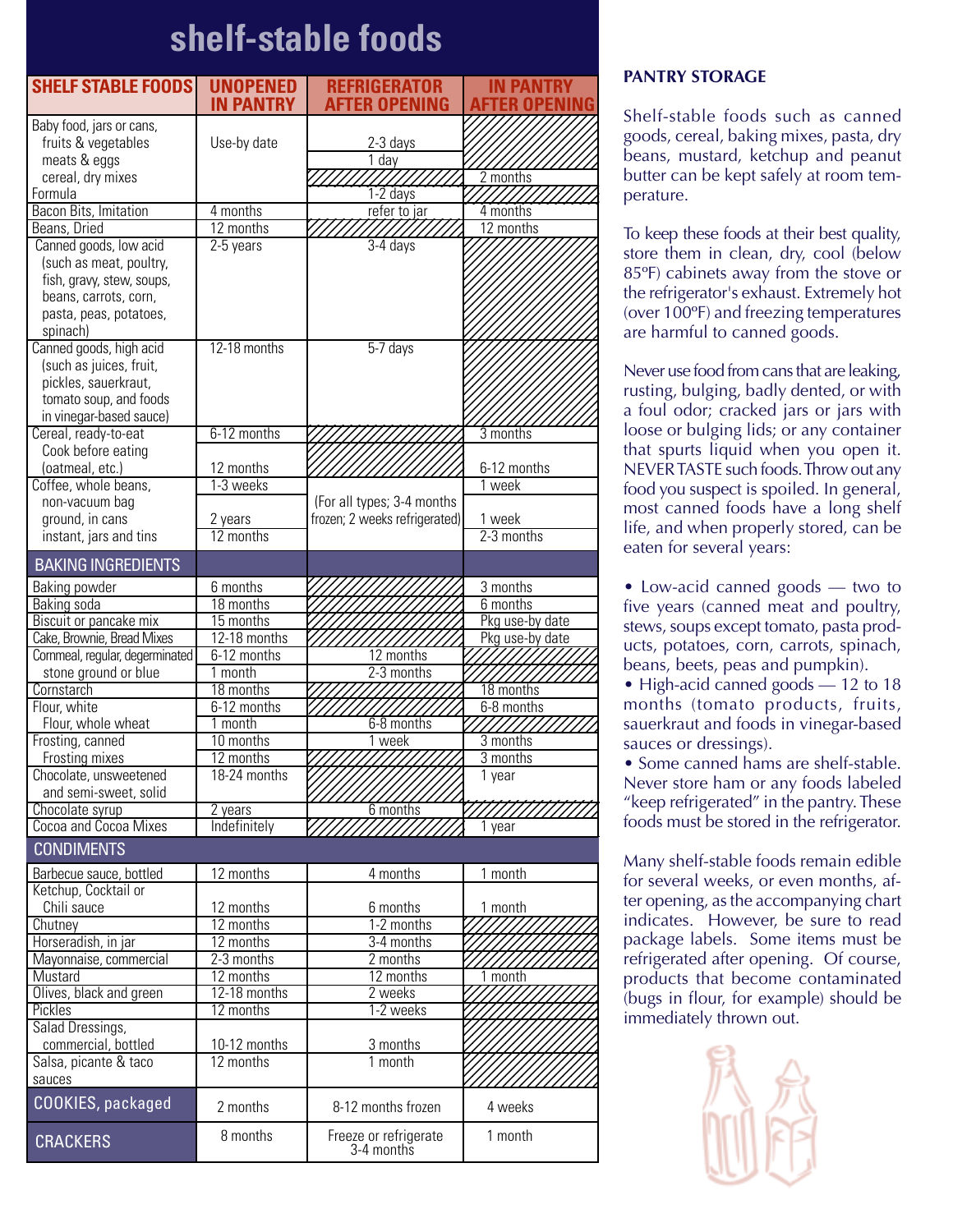# **shelf-stable foods**

#### **FOOD PRODUCT DATING**

Dates are printed on many food items, but product dating is not required by federal regulations except on infant formula and baby foods. Dating of some foods, usually dairy products, is required by more than 20 states. An expired date doesn't necessarily mean that the food needs to be discarded. Still, it's helpful to understand the differences among package dates.

Coded dates (packing numbers) may appear on shelf-stable products such as cans and boxes of food. This enables manufacturers to rotate their stock, as well as locate their products in the event of a recall.

Calendar dates help stores determine how long to display the product for sale and relate to the peak quality of food, not safety. Calendar dates are found primarily on perishable foods, such as dairy products, eggs, meat and poultry.

### **Here are the three ways that products are dated:**

• "Sell-by" date - tells the store how long to display the product for sale. You should buy the product before the date expires.

• "Best if Used By (or Before)" - recommended for best flavor or quality. It is not a purchase or safety date.

• "Use By" - the last date recommended for use of the product while at peak quality. The manufacturer of the product has determined the date.

#### **BABY FOOD**

Do not buy or use infant formula and baby food past its "use-by" date. Federal regulations require a date on these products.



| <b>SHELF STABLE FOODS</b>                       | <b>UNOPENED</b><br><b>IN PANTRY</b> | REFRIGERATOR<br>ER NPEN | <b>IN PANTRY</b><br><b>AFTER OPENING</b> |
|-------------------------------------------------|-------------------------------------|-------------------------|------------------------------------------|
| Diet powder mixes                               | 6 months                            |                         | 3 months                                 |
| Extracts, vanilla, lemon, etc.                  | 3 years                             |                         | 1 year                                   |
| Fruits, dried                                   | 6 months                            | 6 months                | 1 month                                  |
| Garlic, chopped,                                | 18 months                           | Refrigerate;use by      |                                          |
| commercial jars                                 | 8 months                            | date on jar             |                                          |
| Gelatin, flavored                               | 18 months                           |                         | Use all or reseal for                    |
| unflavored                                      | 3 years                             |                         | 3-4 months                               |
| Gravy, jars and cans                            | 2-5 years                           | $1-2$ days              | Use entire can                           |
| dry gravy mixes                                 | 2 years                             | 1-2 days                | Mix entire packet                        |
| Herbs, dried                                    | $1-2$ years                         |                         | Cool, dark place 1 year                  |
| Honey                                           | 12 months                           |                         | 12 months                                |
| Jams, jellies, preserves                        | 12 months                           | 6 months                |                                          |
| Jerky, commercially dried                       | 12 months                           | $2-3$ months            |                                          |
| Jerky, homemade                                 | 77////                              | 1-2 months              | 1-2 months                               |
| Juice, boxes                                    | 4-6 months                          | $8-12$ days             | ///////                                  |
| Lentils, dried                                  | 12 months                           |                         | 12 months                                |
| Marshmallows,                                   |                                     |                         |                                          |
| marshmallow creme                               | 2-4 months                          | $4-5$ days              | 1 month                                  |
| Milk, canned evaporated                         | 12 months<br>12 months              |                         | 6 months                                 |
| Molasses<br>Mushrooms, dried                    | 6 months                            |                         | 3 months                                 |
| Oils, olive or vegetable                        | 6 months                            | 4 months                | 1-3 months                               |
| nut oils                                        | 6 months                            |                         |                                          |
| vegetable oil sprays                            | 2 years                             |                         | 1 year                                   |
| Nuts, jars or cans                              | $\overline{12}$ months              | Refrigerate 4-6 months  | $\overline{1 \text{ month}}$             |
|                                                 |                                     | Freeze 9-12 months      |                                          |
| Pasta, dry, without eggs                        | 2 years                             |                         | 1 year                                   |
| Dry egg noodles                                 | 2 years                             |                         | 1-2 months                               |
| Peanut butter, commercial                       | 6-9 months                          |                         | 2-3 months                               |
| Peas, dried split                               | 12 months                           |                         | 12 months                                |
| Pectin                                          | Use by pkg. date                    |                         | 1 month                                  |
| Popcorn, dry kernels in jar                     | $\overline{2}$ years                |                         | $\overline{1}$ year                      |
| Commercially popped in bags                     | 2-3 months                          |                         | 1-2 weeks                                |
| microwave packets                               | 12 months                           |                         | 1-2 days popped                          |
| Potato chips                                    | $\overline{2}$ months               |                         | 1-2 weeks                                |
| Potatoes, instant                               | 6-12 months                         |                         | 6-12 months                              |
| Pudding mixes                                   | 12 months                           |                         | 3-4 months                               |
| Rice, white or wild                             | $\overline{2}$ years                |                         | 1 year                                   |
| brown                                           | 1 vear                              | 6 months                | 1 vear                                   |
| flavored or herb mixes<br>Sauce mixes, nondairy | 6 months<br>2 years                 |                         | Use all<br>Use entire amount             |
| (spaghetti, taco, etc.)                         |                                     |                         |                                          |
| Cream sauces, milk solids                       | 1 year                              |                         |                                          |
| Shortening, solid                               | 8 months                            |                         | 3 months                                 |
| Soda such as carbonated                         |                                     |                         |                                          |
| cola drinks, mixers:                            |                                     |                         |                                          |
| diet sodas, bottles or cans                     | 3 mos. after date                   | $2-3$ days              | 1 week                                   |
| regular sodas, bottles                          | 3 mos. after date                   | $2-3$ days              | 2 weeks                                  |
| regular sodas, cans                             | 9 mos. after date                   |                         |                                          |
| Soup mixes, dry bouillon                        | 12 months                           |                         | 12 months                                |
| <b>SOY PRODUCTS</b>                             |                                     |                         |                                          |
| Soy or rice beverage,                           | 3 months or                         |                         |                                          |
| shelf stable                                    | "use-by" date                       | 7-10 days               |                                          |
| soy beverage powders                            | 6 months                            |                         | 3-4 months                               |
| soy flour, de-fatted, low-fat                   | 1 year                              |                         |                                          |
| soy flour, full-fat                             | 2 months                            | 6 months                | 1 year                                   |
| Textured soy protein (TSP)                      | 2 years                             |                         | 3-4 months                               |
| Re-hydrated TSP                                 | 3-4 months                          | $3-4$ days              |                                          |
| Spaghetti sauce in jars                         | 18 months                           | 4 days                  |                                          |
|                                                 |                                     |                         |                                          |